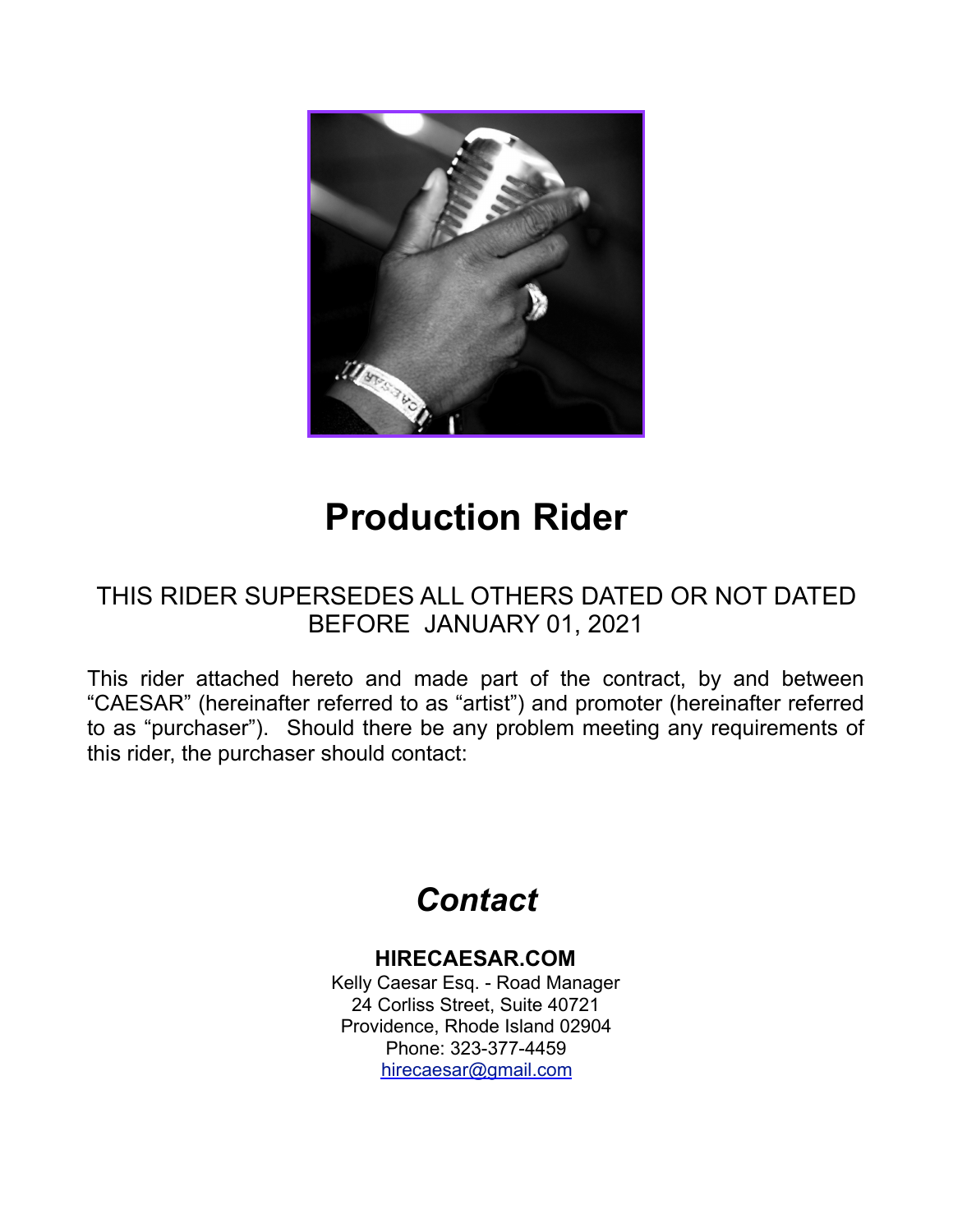| <b>THIS AGREEMENT</b> for the personal services of performing artists on the engagement described below between                                                                                                                                                              |                   |
|------------------------------------------------------------------------------------------------------------------------------------------------------------------------------------------------------------------------------------------------------------------------------|-------------------|
|                                                                                                                                                                                                                                                                              |                   |
| and the undersigned Caesar ("Artist") is made this ____________ day of __________                                                                                                                                                                                            |                   |
| A. BASIC TERMS:                                                                                                                                                                                                                                                              |                   |
| Name of Artist: "Caesar" (Irvin Caesar)                                                                                                                                                                                                                                      |                   |
| Address: 24 Corliss St. Suite #40721 City: Providence State: RI Zip: 02904<br>Telephone: (323) 377-4459   Email Address: hirecaesar@gmail.com                                                                                                                                |                   |
|                                                                                                                                                                                                                                                                              |                   |
| <b>BAND MEMBERS (Musicians provided by Artist)</b><br>• Kevin Flournoy - Piano<br>• Leon E. Alexander Jr. - Drums<br>• Peter White - Guitar                                                                                                                                  |                   |
| Purchaser agrees to provide hotel rooms for Caesar and 3 band members (4 rooms), ground transportation to                                                                                                                                                                    |                   |
|                                                                                                                                                                                                                                                                              |                   |
| Number of sets and duration: <i>_____ minute performance</i>                                                                                                                                                                                                                 |                   |
| Time for load-in: TBD                                                                                                                                                                                                                                                        |                   |
| Time for sound check/rehearsal: TBD                                                                                                                                                                                                                                          |                   |
| <b>B. PAYMENT OF ARTISTIC FEE</b>                                                                                                                                                                                                                                            |                   |
| Compensation Agreed Upon: _______________ Amount of deposit: _____________ Date Deposit Due: ___________                                                                                                                                                                     |                   |
| Full compensation agreed upon: ___________________plus 4 first class hotel rooms for 2 nights. All local ground<br>transportation as needed and per diem of \$50 a day per artist (total \$ ) and all other requirements per<br>attached rider, all at no expense to artist. |                   |
| Time of payment of fee balance: The fee balance including per diem of _______________ will be paid by<br>Purchaser's check to be presented to Artist upon Artist's arrival at the event venue and prior to performance.                                                      |                   |
| Artist requests check made payable to: <i>Irvin Caesar</i> in the form of direct deposit, certified check, cashier's<br>check, bank draft or money order.                                                                                                                    |                   |
| The Performance Agreement Contractual Provisions are attached and incorporated herein.                                                                                                                                                                                       |                   |
| Title Artist: Irvin Caesar "Caesar"                                                                                                                                                                                                                                          | <b>Purchaser:</b> |

Name: Title:

**Signature** 

**\_\_\_\_\_\_\_\_\_\_\_\_\_\_\_\_\_\_\_\_\_\_\_\_\_\_\_\_\_\_\_\_\_\_\_\_\_\_\_\_\_\_\_\_\_\_\_ Signature** 

**Date: \_\_\_\_\_\_\_\_\_\_\_\_\_\_\_\_\_\_\_\_**

**\_\_\_\_\_\_\_\_\_\_\_\_\_\_\_\_\_\_\_\_\_\_\_\_\_\_\_\_\_\_\_\_\_\_\_\_\_\_\_\_\_\_\_\_\_** 

**Date:\_\_\_\_\_\_\_\_\_\_\_\_\_\_\_\_\_\_\_\_\_\_**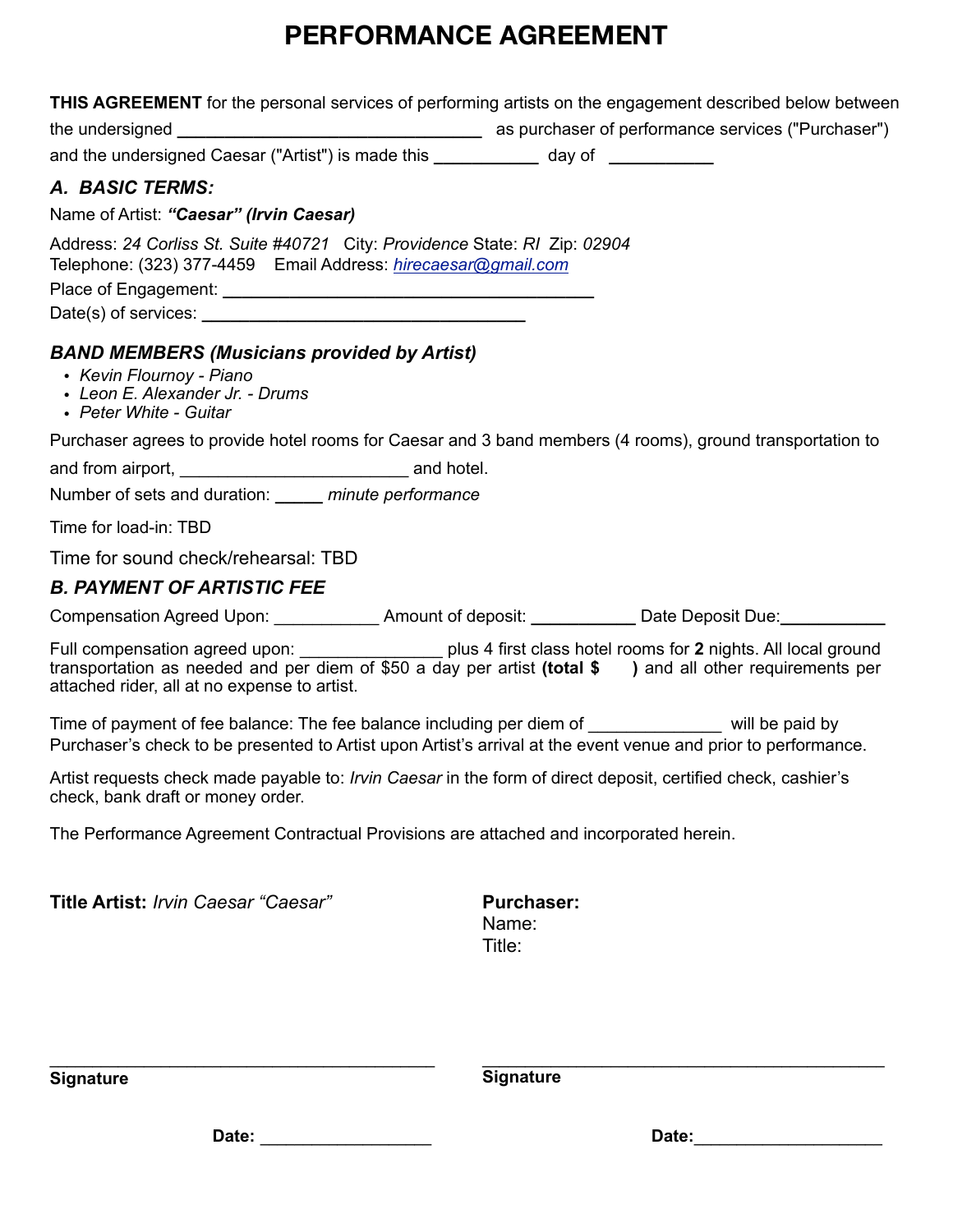Purchaser and Artist or its Agent agree that the following provisions are incorporated into the contract to which it is attached and made a part thereof, said contract being signed and dated. The parties agree that the terms of this attachment prevail over the terms of any other document relating to and a part of the contract in which this attachment is incorporated.

1. *PAYMENT AND COMPENSATION.* 

Purchaser will make payment by check to Artist immediately after completion of the performance(s), unless otherwise previously agreed in writing by Artist and Purchaser.

2**.** *ARTIST'S RIGHT TO TERMINATE.* If Artist is entitled to a deposit payment as provided above, and the deposit has not been paid within the time specified, Artist shall have the right to terminate this agreement without any further obligation upon **7** days notice.

3. *CANCELLATION.* Artist reserves the right to cancel this Agreement without obligation upon notice to Purchaser thirty **(90)** days in advance of the Performance date. In the event of Artist's cancellation, the deposit payment (if any) shall be returned promptly. If Purchaser cancels the performance less than thirty **(30)** days before the performance, Purchaser will pay Artist 100% of the guaranteed fee for the performance. If Purchaser cancels the performance less than two weeks before the performance. The parties agree that such payments are reasonable in light of anticipated or actual harm caused by the cancellation and the difficulties of proving the actual damages to the Artist.

4. *FORCE MAJEURE***.** Neither Artist nor Purchaser shall be liable for failure to appear or perform its obligations under this agreement in the event that such failure is caused by or due to the acts or regulations of public authorities, labor difficulties, civil tumult, inclement weather, strike, epidemic, interruption or delay of transportation service, or any other legitimate cause beyond the control of Artist and Purchaser.

5. *SICKNESS AND ACCIDENTS***.** Artist's agreement to perform is subject to proven detention by sickness or accident. In the event of such non-performance, the deposit payment (if any) advanced to the Artist shall be returned promptly.

6. *PROMOTION AND PRODUCTION.* Purchaser shall be responsible for all matters pertaining to the promotion and production of the scheduled engagement, including but not limited to venue rentals, security, and advertising. Purchaser agrees to promote the scheduled performance(s). in local prints, radio, and television media. Purchaser shall forward all copies of clippings, reviews, and posters to Artist. Artist agrees that Purchaser may use Artist's stage name **"CAESAR"**, pictures, photographs, recordings, and other likenesses provided by Artist in connection with advertising and publicizing the engagement(s) hereunder, but such use shall not be without prior approval of Artist.

7. *COMPLIMENTARY TICKETS.* Purchaser shall provide Artist with 6 complimentary tickets for each performance.

8. *VIDEO, LIVE STREAMING AND AUDIO TAPING.* Purchaser shall not, and shall not permit any person to, record, broadcast or digitally stream in any manner whatsoever, Artist's performance without prior express written consent from Artist. Purchaser shall have no interest or rights of any kind whatsoever in or to any such recordings of Artist's performance during this engagement.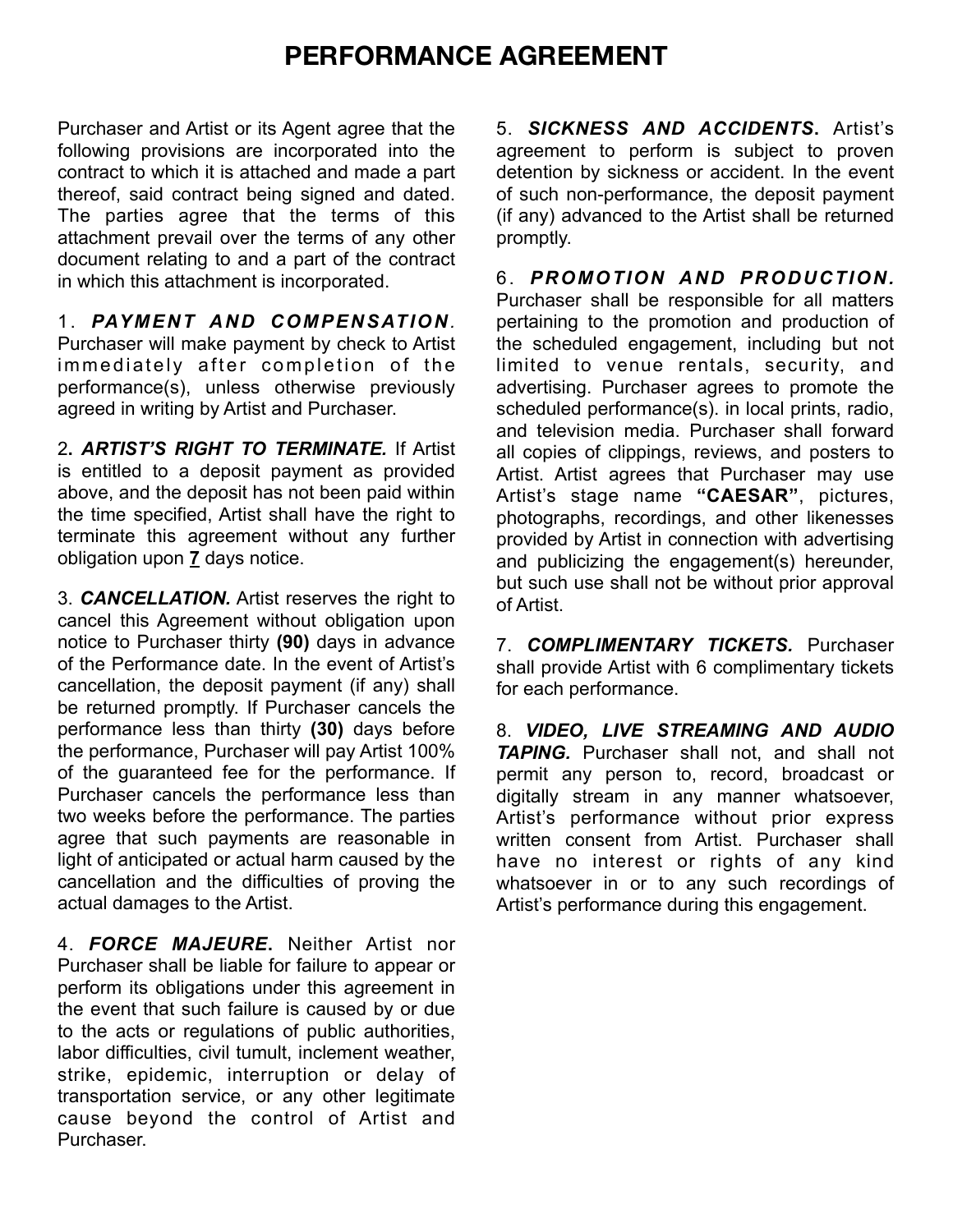#### 9. *BILLING AND ADVERTISING*

Purchaser agrees to comply with the following billing requirements in all manner and forms of advertising in connection with the performance, including, but not limited to tickets, paid newspaper advertising, publicity releases, programs, flyers, signs, posters, billboards and marquees.

- (i) WHEN HEADLINING, Artist shall receive one hundred (100%) percent sole star billing.
- (ii) No other name or names shall be billed or used in connection with the performance without the express written consent of the **Artist.**

(iii) It is understood and agreed that any and all marquees must read in bold letters:

#### **CAESAR**

(iv) Artist shall have final approval of all advertising copy in regard to the performance.

10. *DRESSING ROOM.* Purchaser shall provide a safe, clean dressing room(s) with lock(s). Special arrangements available in dressing room shall include: *See attached Rider*

11. *HOSPITALITY.* Unless otherwise indicated, Purchaser will provide an allowance of hot and cold beverages in the dressing room for the sole use of band and crew members. Special arrangements shall include:

Pre and post performance refreshments as follows: tissues, water, coffee, tea, hot water, sugar, Splenda, fresh non-citrus fruits.

12. *SECURITY.* Purchaser shall provide adequate security so as to guarantee the safety of the audience and the Artist. Purchaser will ensure that no unauthorized persons will have access to the stage or back- stage area, and the band will provide names of persons or guests authorized to be backstage. Purchaser

shall be responsible for any theft or damage to the equipment of Artist that may occur during the time that the equipment is a located on Purchaser's premise. Special arrangements shall include:

13. *BACKGROUND MUSIC.* Artist shall approve all background music played before and after Artist's performance.

14. **CONCESSIONS.** Purchaser agrees that artist and/or artist's representative shale have the sole and exclusive right to the sale of all forms of souvenir items, including but not limited to booklets, buttons, T-Shirts, CDs and pre-recorded tapes. Purchaser agrees to provide adequate space for a representative of the artist to sell such materials. Purchaser shall have no intreat in the proceeds from the sale of such items by Artist.

15. *INDEPENDENT CONTRACTORS.* Artist acknowledges that it is an independent contractor and not an employee of the Purchaser and shall be responsible for all taxes. Purchaser shall control the times and division of the performance, and Artist shall control the manner, means, and details of such performance.

16. *INSURANCE.* Purchaser shall obtain and maintain, at its own expense, adequate personal injury and property damage liability insurance coverage and such coverage shall extend to all activities related to Artist's engagement and performance, including time of set up and take down. Except for claims arising from Artist's willful or intentional acts, Purchaser shall indemnify Artist for any third party claims.

17. *PHOTOGRAPHY/VIDEO TAPING* Prior to the show make an announcement that there will be no Facebook live streaming or recording with cell phone. No photographers shall be allowed backstage, on stage or in front of the stage without prior consent of the Artist.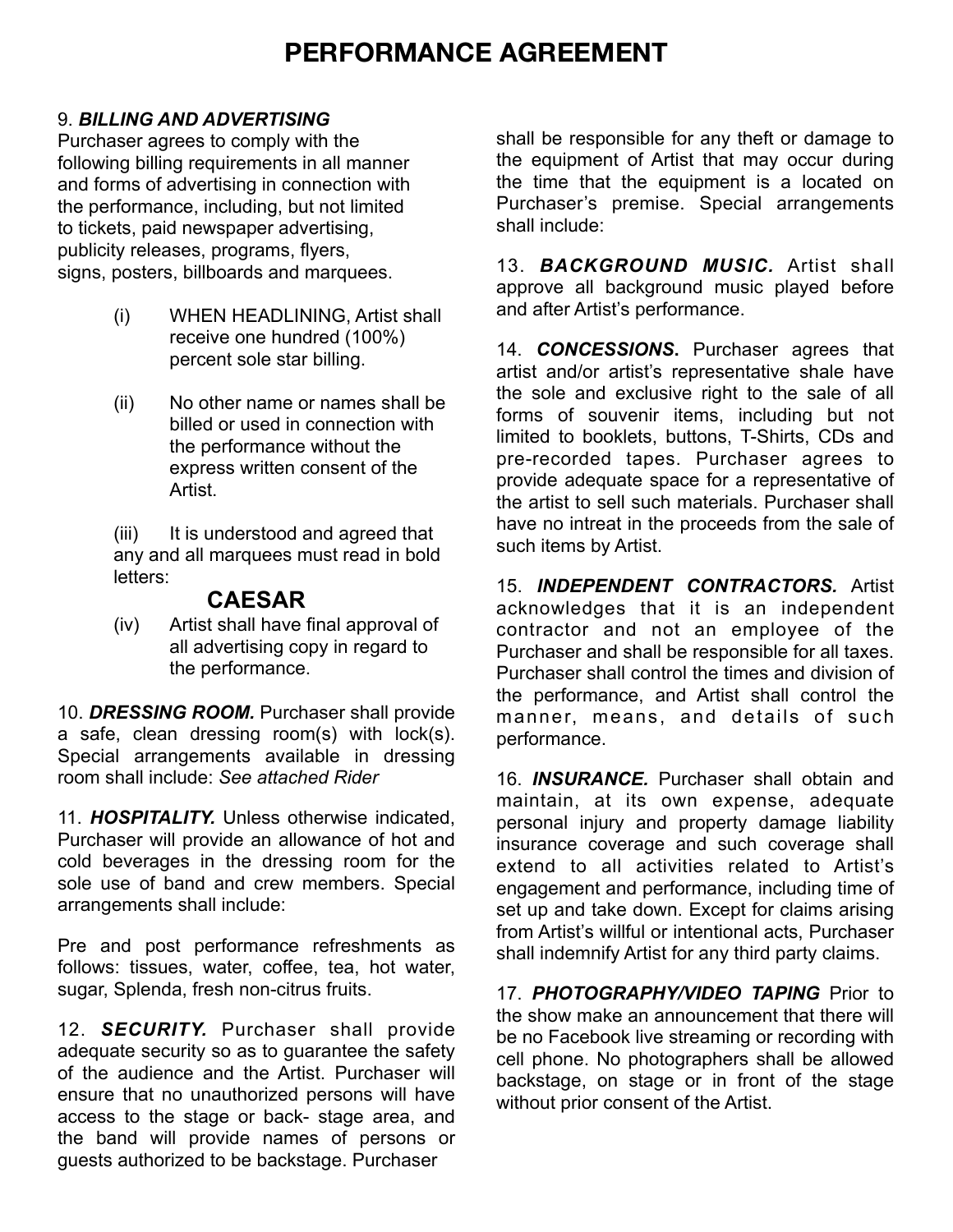18. *ASSIGNMENT, ENTIRETY OF AGREEMENT, GOVERNING, JURISDICTION, AND MEDIATION.* This agreement cannot be assigned or transferred without the written consent of artist. This agreement constitutes the entire agreement between the parties. No modification shall be enforceable except in writing and signed by the parties hereto. This agreement shall be governed by the laws of the State of Rhode Island. In the event any dispute arising under this agreement results in litigation, arbitration, or mediation, such action or proceeding shall be brought within the State or Federal Courts of Rhode Island. Mediation of any dispute arising from this agreement shall be conducted in accordance with the rules of the American Arbitration Association in Rhode Island.

19. *SEVER-ABILITY.* If any provision of this agreement or the application thereof is held invalid, the invalidity shall not affect other provisions or applications of this Agreement which can be given effect without the invalid provisions or application, and to this end the provisions of this Agreement are declared to be severable.

20. *REPRESENTATIVE'S AUTHORITY TO CONTRACT.* By signing this document, the representative and/or agent of the Artist hereby represent that such person is duly authorized and that the Artist agrees to be bound by the provisions of this Agreement. It is expressly understood and agreed that in acting hereunder solely in the capacity of representative or agent of Artist, said person is not a party to this contract and shall not be liable or responsible in any way for the omissions of Artist, nor for any failure by Artist to adequately perform or comply with any term or condition hereof.

Artist: Irvin Caesar "Caesar"

Purchaser: Pan American Symphony Orchestra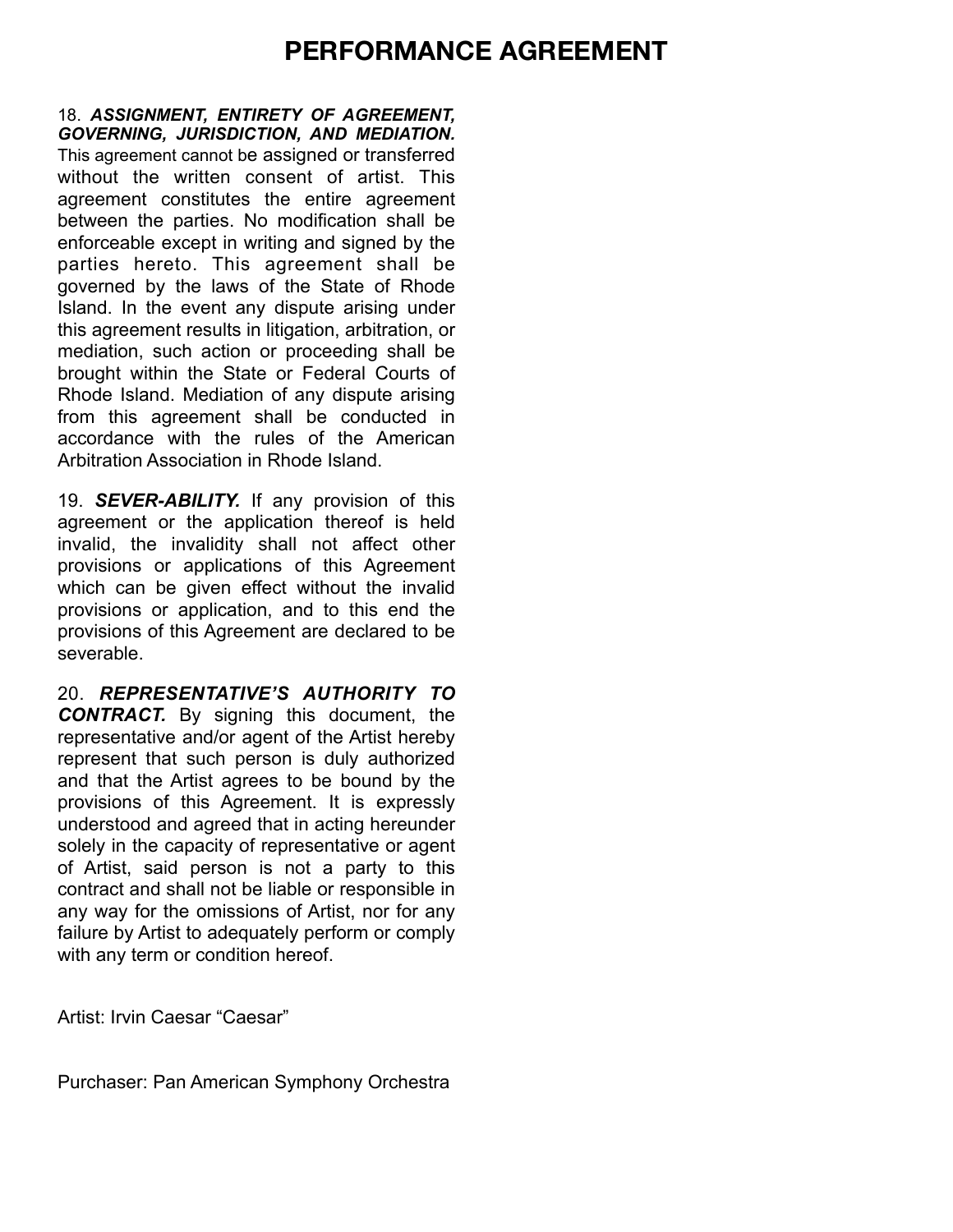## **Technical Requirements**

#### **Personnel:**

2 x Stage Hands for the Duration of Load in and Load Out

- 1 x Lighting Director to Control Stage and House Lights
- 1 x Backline Tech for Duration of Stage Setup and Sound Check
- 1 x Monitor Engineer

#### **Staging:**

- 1. Minimum size of 30' wide x 24' deep x 5' high, of solid construction, capable of holding all instruments and personnel is required.
- 2. One 8' wide x 8' deep x 1' high drum riser, of solid construction. Riser must be carpeted and skirted.

#### **Electricity:**

- 1. Venue must have separate and isolated electrical services for both sound and light, and at no time should they share power.
- **2.** Five (5) 15 amp quad services are required on stage for backline power (refer to stage plot for location of drops.

#### **Lighting:**

Purchaser shall provide and pay for a first-class lighting system of Artist choice in consultation with Artist Tour Manager. Tour Manager will advance lighting systems on a venue-by-venue basis. Purchaser shall provide the contact information for the venue Lighting Director or the hired lighting company, no later than two weeks prior to the contracted engagement.

- 1. One (1) x Follow Spot with an Experienced Operator
- 2. All Other Lighting Requirements to be advanced by Tour Manager

#### **Sound:**

Purchaser shall provide and pay for a first-class sound system of Artist choice in consultation with Artist Tour Manager. Tour Manager will advance sound systems on a venue-by-venue basis. Purchaser shall provide the contact information for the venue Chief Audio Engineer or the hired sound company, no later than two weeks prior to the contracted engagement.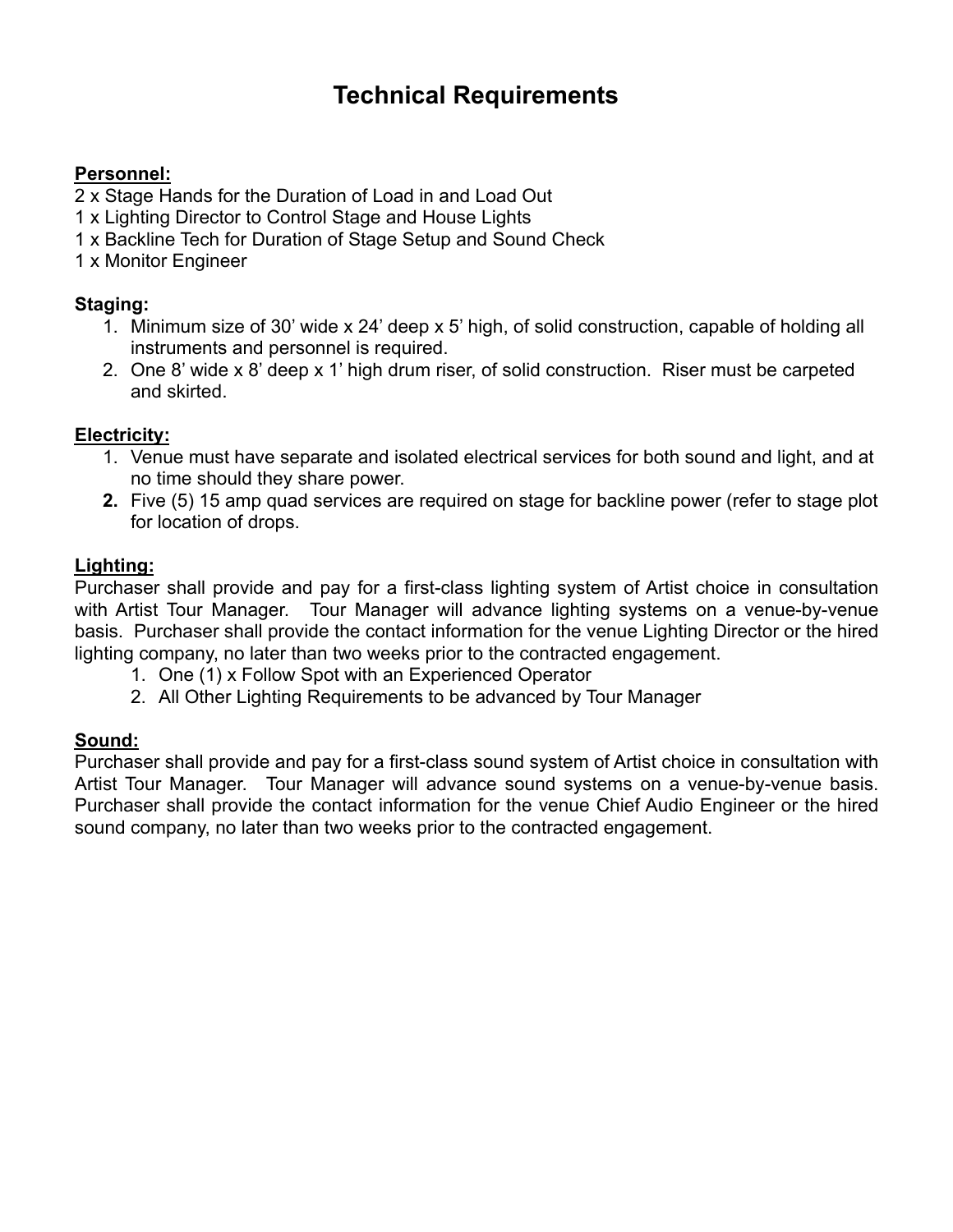### **Technical Requirements**

#### **Front of House:**

- 1. Speaker System and Processing
	- Line Array Systems: L' Acoustic V-DOSC, EAW 760, Martin W8L
	- Compact Line Array Systems: L' Acoustic DV-DOSC, EAW 730, Martin W8LC
	- Conventional Systems: EAW KF850, Turbo sound Floodlight/Flashlight
	- Digital Processing: BSS Omni drive, JBL DSC 260/280, XTA DP 224/226
- 2. House Console
	- Yamaha PM4000, Midas XL200, Allen & Heath ML5000
	- Any other consoles please clear with Tour Manager
- 3. Equalization
	- BSS, KT, XTA, White 1/3 octave
	- One channel of 1/3 octave equalization required for each discrete speaker location (i.e. left, right, delay, front fill, etc.)
- 4. Inserts and Effects
	- 8 x Channels of conventional compression BSS, Drawmer, DBX 160
	- 4 x Channels of gates BSS, Drawmer, Aphex
	- 1 x Digital Reverb Yamaha SPX 990, Lexicon PCM 91, 90, 81, 80, or TC M-One
	- 1 x Digital Delay (must have tap delay option) TC D-2, or Roland SDE 330

#### **Stage Monitors:**

Note: The Artist will not be touring with their own Monitor Engineer, so it is important that a qualified Monitor Engineer is provided with either the house sound system or the hired sound company.

- 1. Monitor Console
	- Yamaha PM4000M, Midas XL250, Soundcraft Series 5 Monitor
- 2. Monitor Wedges
	- Eight (8) x Bi-amped 12"x2" monitor wedges (including cue)
	- Clair Brothers 12AM, JBL Array Series, EAW SM Series
	- 1 x Single 15" or 18" sub for drummer, in-line on mix 4 (refer to stage plot)
- 3. Mixes and Equalization
	- BSS, KT, XTA, White 1/3 octave
	- Four (4) mixes are required on stage. Each mix output must have one channel of 1/3 octave equalization inserted.

#### **IMPORTANT**

The equipment listed above is essential for a successful concert. The sound and backline companies must be able to provide all of the listed equipment. Tour Manager must receive a complete list of what is to be provided no later than two weeks prior to the contracted engagement. If the equipment being provided does not meet the standards required for a successful concert, the Artist reserves the right to replace the sound and backline companies at the purchaser's sole expense with companies able to provide the necessary equipment and services.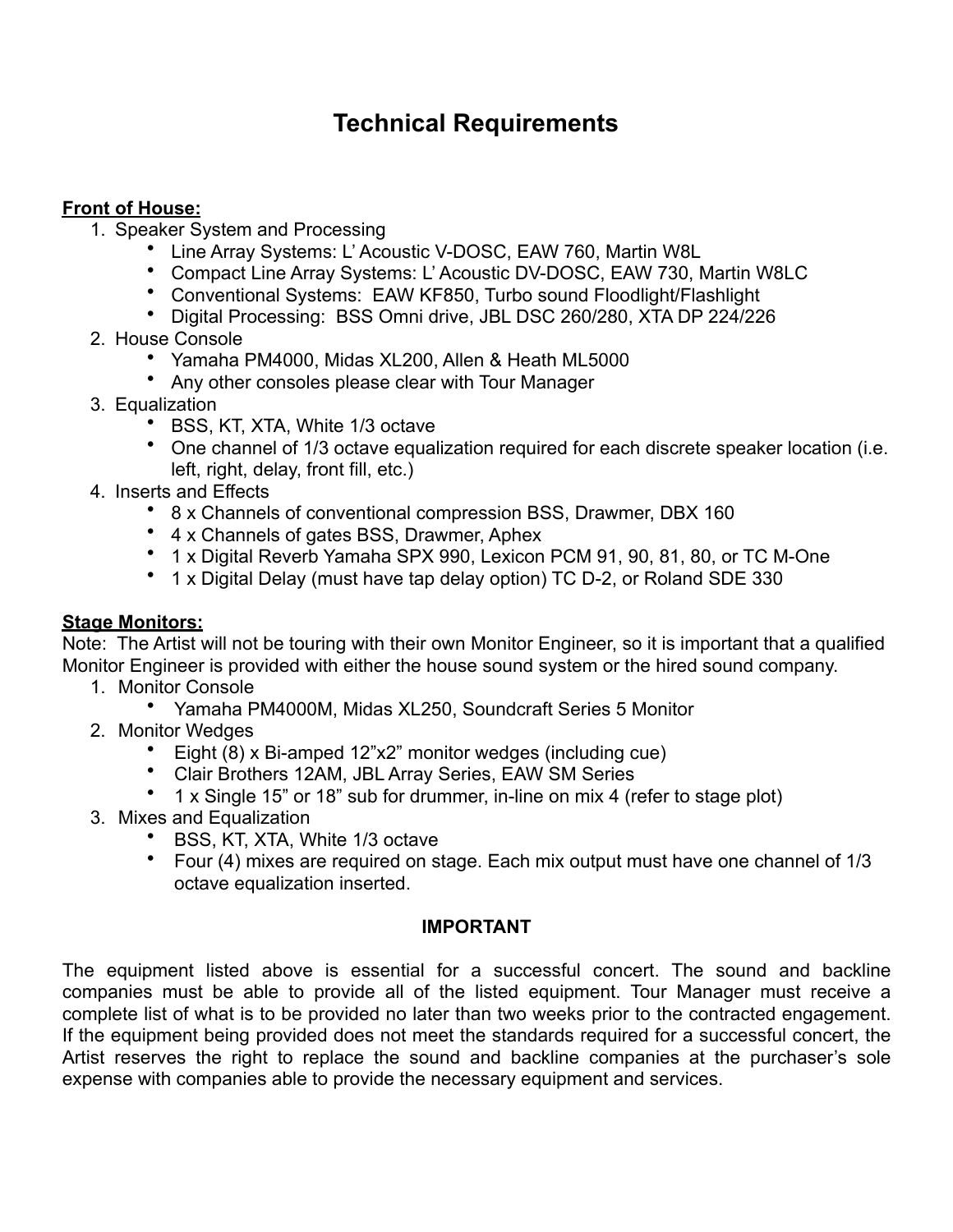### **Backline Requirements**

## **CAESAR**

**2 Microphones (1 Shure, wireless, Beta 58, w/new battery and 1 wired Shure Beta 58 Mic)** with 1 straight chrome microphone stand with a round base and 1 black microphone stand with quick release for the Beta 58 wireless. **2 Black [QuickLock stool](https://www.americanmusical.com/quik-lok-dx-749-musicians-stool-with-adjustable-backrest/p/QKL-DX749?src=Y0802G00SRCHCAPN&adpos=&scid=scplpQKL+DX749&sc_intid=QKL+DX749&gclid=Cj0KCQjw8IaGBhCHARIsAGIRRYpUA40k4wkHeprzzruZKOEN3V7ASLhpg-3X7za2gH2R_cZ0fFkVUvwaAri5EALw_wcB)s.** 

### **Guitar**

3 x Guitar Stand. 1x Music Stand with light **[QuickLock stool](https://www.americanmusical.com/quik-lok-dx-749-musicians-stool-with-adjustable-backrest/p/QKL-DX749?src=Y0802G00SRCHCAPN&adpos=&scid=scplpQKL+DX749&sc_intid=QKL+DX749&gclid=Cj0KCQjw8IaGBhCHARIsAGIRRYpUA40k4wkHeprzzruZKOEN3V7ASLhpg-3X7za2gH2R_cZ0fFkVUvwaAri5EALw_wcB)**

### **Bass**

1 x SWR – SM 900 Bass Amplifier w/ 2 x SWR Goliath 4x10 speaker cabinets *or* 1 x Eden 800 World Tour Bass Amplifier w/ 2 x Eden World Tour 4x10 speaker cabinets 2 x Guitar Stands 1 x Music Stand with Light **1 black wooden stool.** 

# **Piano**

1 x Steinway Grand, Yamaha 1 x Sustain Pedal 1 x Keyboard Stand (X style) 1 x Piano Stool 2 x Music Stand With Light

### **Drums**

*Yamaha Maple Series* 10 x 7.5 Tom 12 x 8 Tom 14 x 14 Mounted Floor Tom 16 x 16 Mounted Floor Tom 22 x 18 Kick Drum (or 22 x 16) 14 x 5 1/2 Maple Model Snare 12 x 6 Soprano Snares 2 x Yamaha Snare Stands 1 x Yamaha Hi Hat Stand (HP930) 7 x Yamaha Boom Stand (HP845) 1 x Single Kick Drum Pedal 1 x Yamaha Drum Throne (DS1100) \*wide bench seat throne, like Roc & Soc 1 x Set of Yamaha Tom Stands *Remo Drum Heads*  Note: These heads can be use on either Maple or Birch kits All heads are Remo's All Toms: Clear Emperor Kick Drum: Clear Power Stroke 3 Snare (both): Coated Power stroke 3